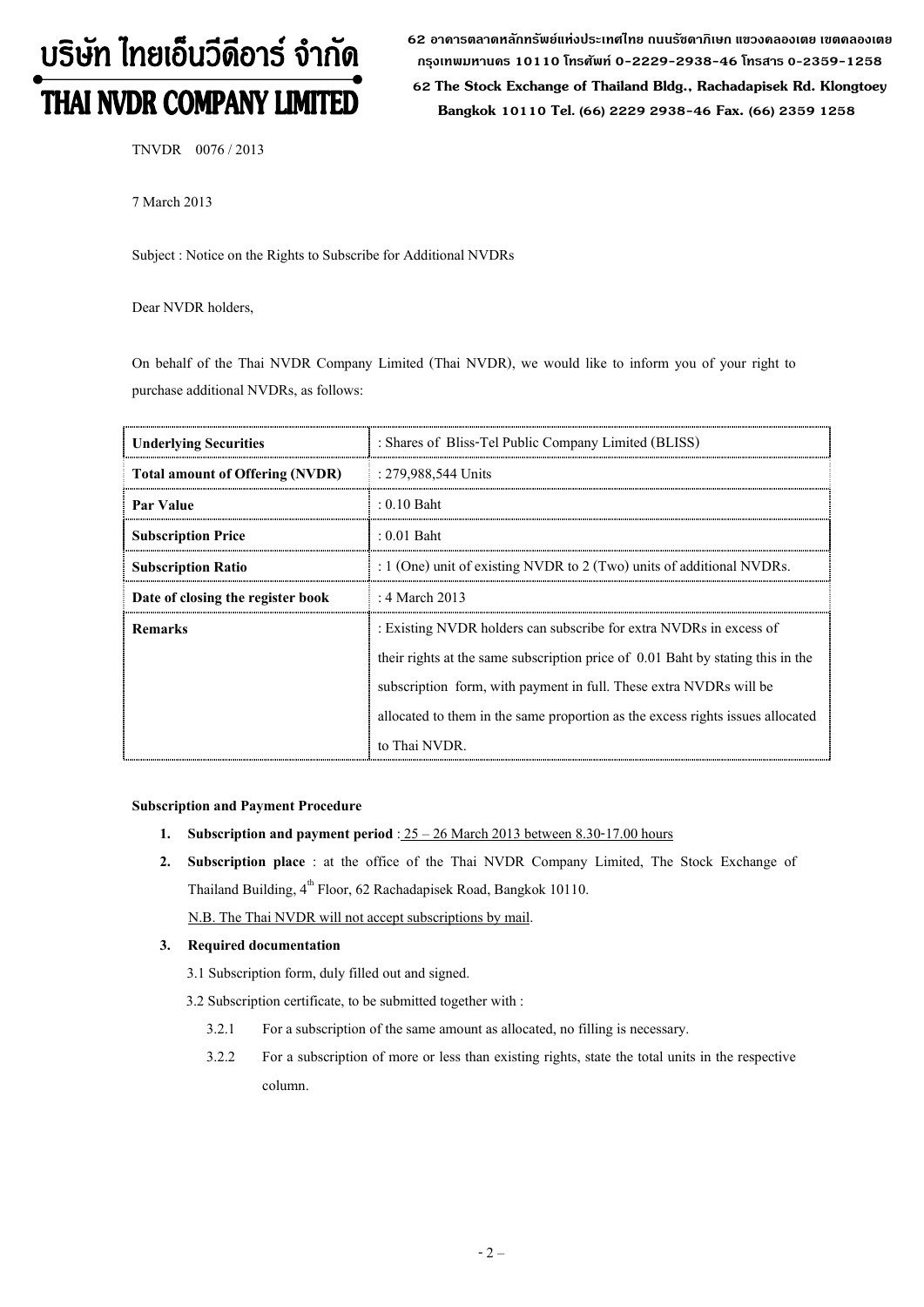#### **4. Payment**

**Subscription for full entitlement or less than or excess the entitlement**, please make payment by one check or one cashier check which is collectable through clearing house in Bangkok. The check or cashier check shall be dated from 25 to 26 March 2013. Indicate the subscription date and make it payable to *-Account for share subscription of BLISS-TEL Public Company Limited.*

- **5.** If NVDR holders fail to exercise their rights or make a payment within the allotted time schedule, or the check or cashier check is not honored, it shall be deemed that such NVDR holders do not wish to exercise their subscription rights. Thai NVDR shall thus regard the subscription as being void.
- **6.** Refund for unallotted NVDRs.

If the excess rights NVDRs were not allotted in full because the number of NVDRs subscribed for were more than the number or remaining units of NVDRs, the Thai NVDR will make a refund (without interest) to the NVDR holders by check for the unallotted NVDRs and send it by registered mail to the address that appears on the Share Register Book on the date of closing the book, within 7 business days after the Thai NVDR has received the refund from the underlying company.

Should you need any further information, please do not hesitate to contact Thai NVDR Company Limited at 02-229-2800 Ext. 2938-46.

Sincerely yours, Thai NVDR Company Limited

Proham Clorchayn

(Pichaya Chomchaiya) Head Depository Department The Stock Exchange of Thailand

Enclosure : 1. Subscription Form for NVDR Right Issues 2. Subscription Certificate